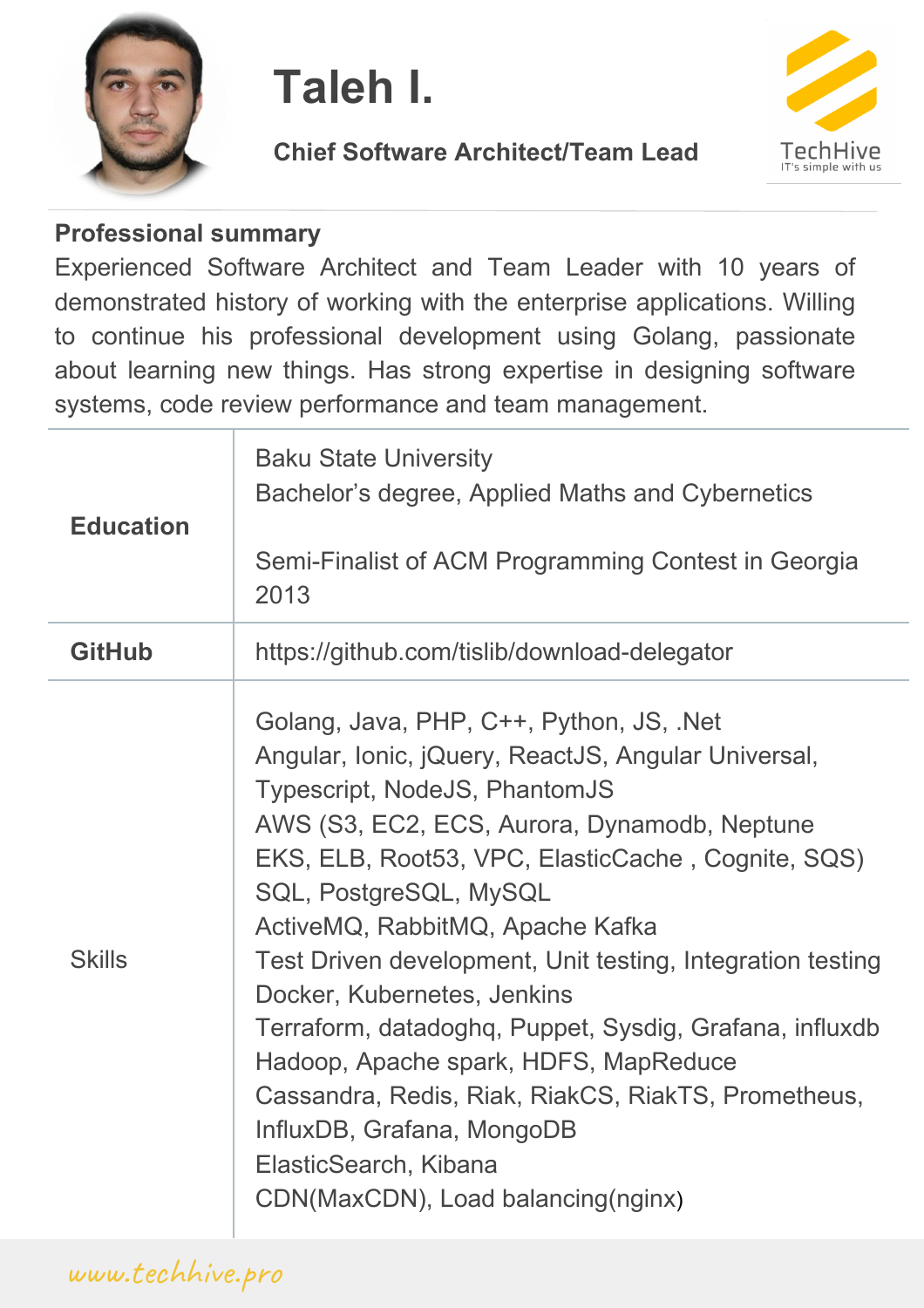| <b>Billing Platform</b>                                                                           |
|---------------------------------------------------------------------------------------------------|
| Cloud-based solution that enables enterprises to<br>easily automate their quote-to-cash processes |
| Apr 2021– till present                                                                            |
| <b>Chief Software Architect</b>                                                                   |
| AWS, KMS,<br>Security,<br>Spring<br>Boot,<br>Java,<br>microservices, encryption                   |
|                                                                                                   |

#### **Responsibilities**

- Microservices architecture realization
- New features and functionality development
- Integration and unit tests implementation
- Team management
- Tasks estimation
- **Code Review**
- Tasks implementation control according to setted deadlines
- Communication organization between IT Director, Product Team, developers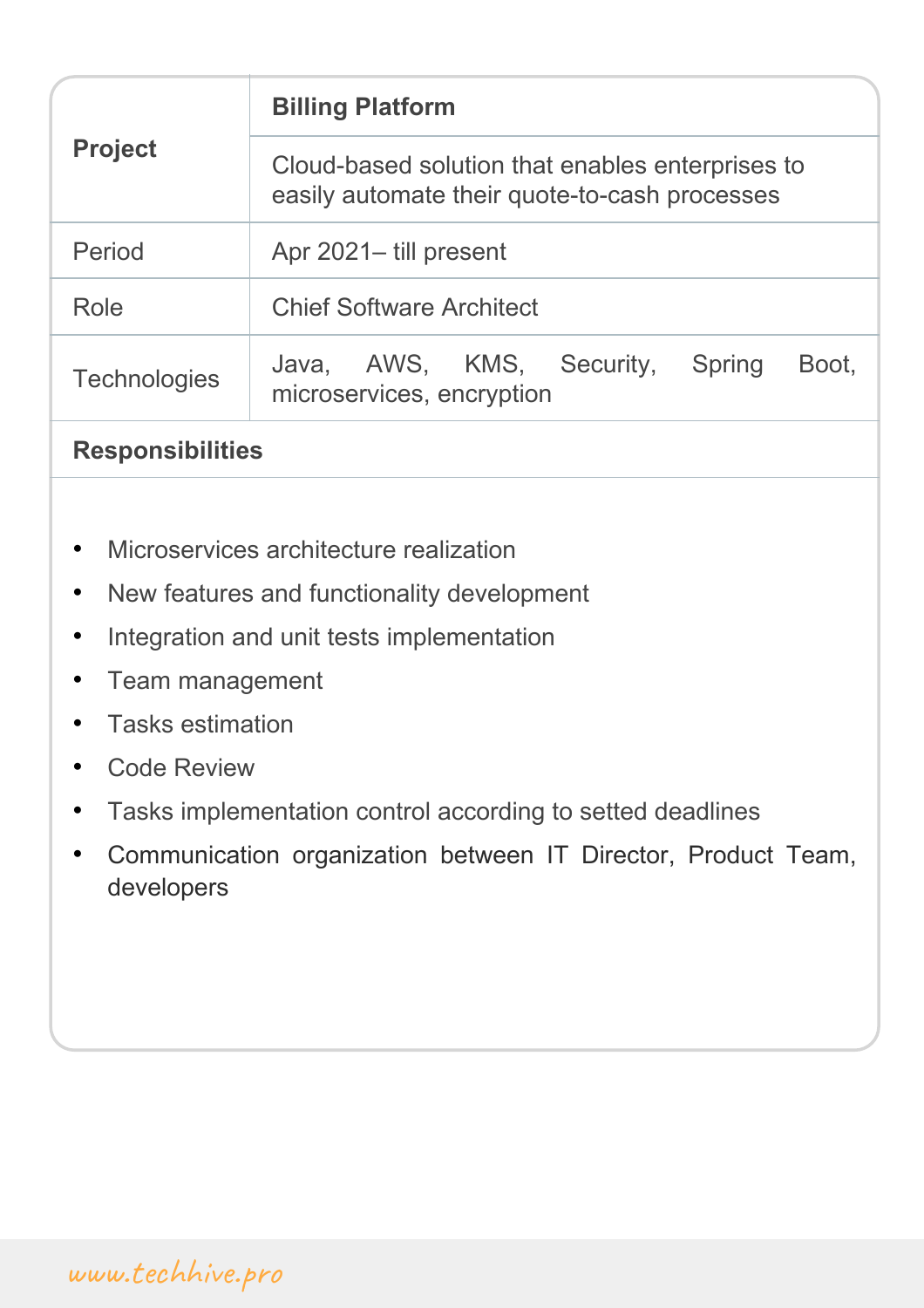|                     | <b>Goldenpay</b>                                                                                                                                        |
|---------------------|---------------------------------------------------------------------------------------------------------------------------------------------------------|
| <b>Project</b>      | 1. Payment Gateway System - payment provider<br>which is responsible to do bank to merchant<br>transactions<br>2. Hesab.az - payment provider for users |
| Period              | May 2020 - Apr 2021                                                                                                                                     |
| Role                | <b>Chief Software Architect/Team Lead</b>                                                                                                               |
| <b>Technologies</b> | Golang, Java, Microservices, Spring boot, bank<br>operations, Kubernetes, Terraform, Docker, Jenkins,                                                   |

#### **Responsibilities**

- Microservices design (monolith architecture)
- Code review
- Participation in technical discussions
- Software development for production and analysing pitfalls on production
- CI/CD design & Kubernetes Deployment
- ELK Stack, Prometheus Metrics preparation
- Team management
- Tasks distribution in the team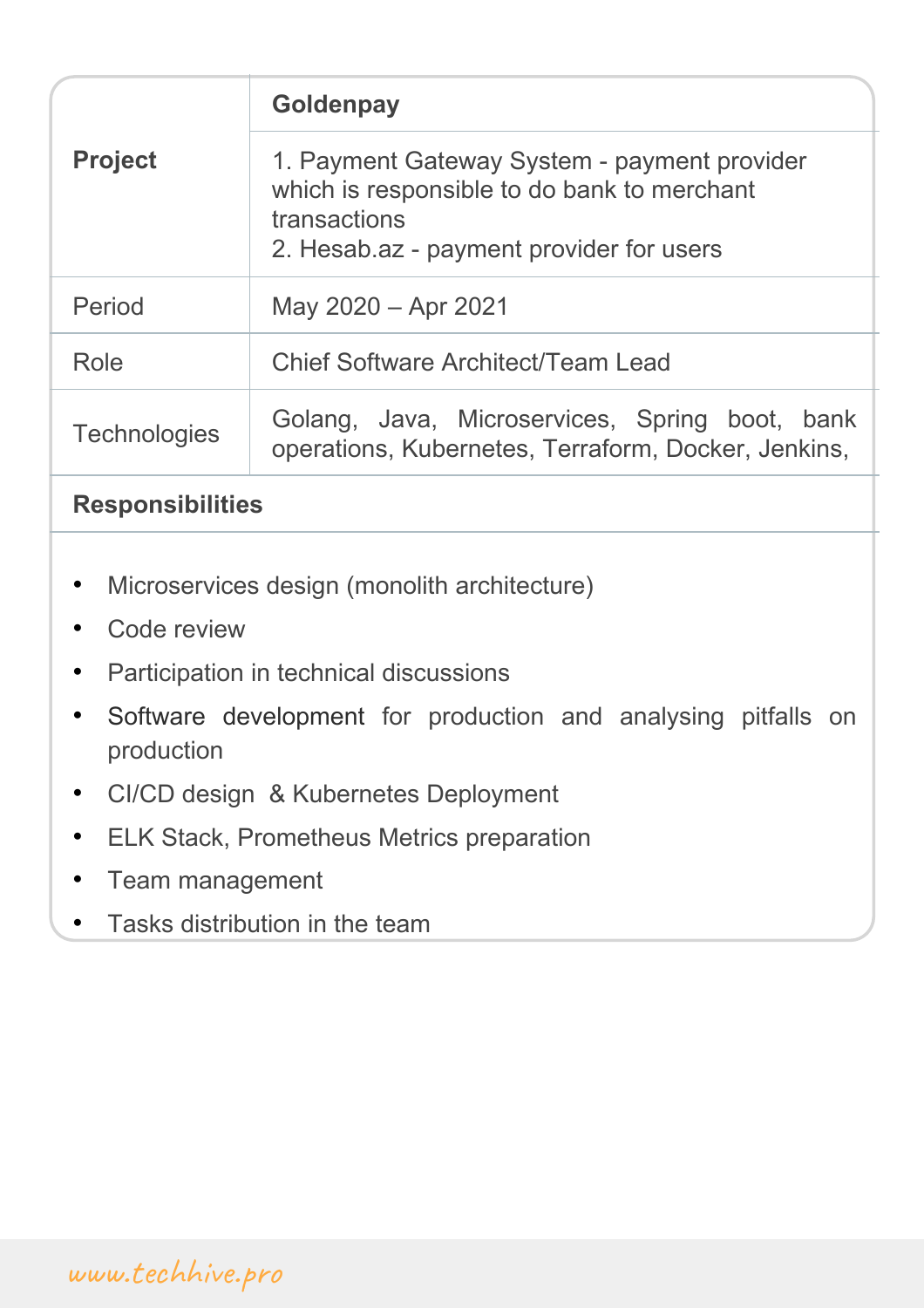| <b>Project</b>          | <b>Universal Grabber</b>                                                                                                    |
|-------------------------|-----------------------------------------------------------------------------------------------------------------------------|
|                         | Scraping platform which massively scrapes<br>websites, processing the data, parsing html and<br>preparing json data from it |
| Period                  | Mar 2019– Apr 2020                                                                                                          |
| Role                    | <b>Chief Software Architect</b>                                                                                             |
| <b>Technologies</b>     | Golang, Java, Kafka, Mongodb, ElasticSearch,<br>Spring Boot, AWS Lambda, AWS, Terraform,<br>Kubernetes, Jenkins             |
| <b>Responsibilities</b> |                                                                                                                             |
|                         |                                                                                                                             |

- Architecture design
- New functionality development
- Java development for API part
- Golang development for processing part
- Integration and unit tests implementation
- Tasks quality control

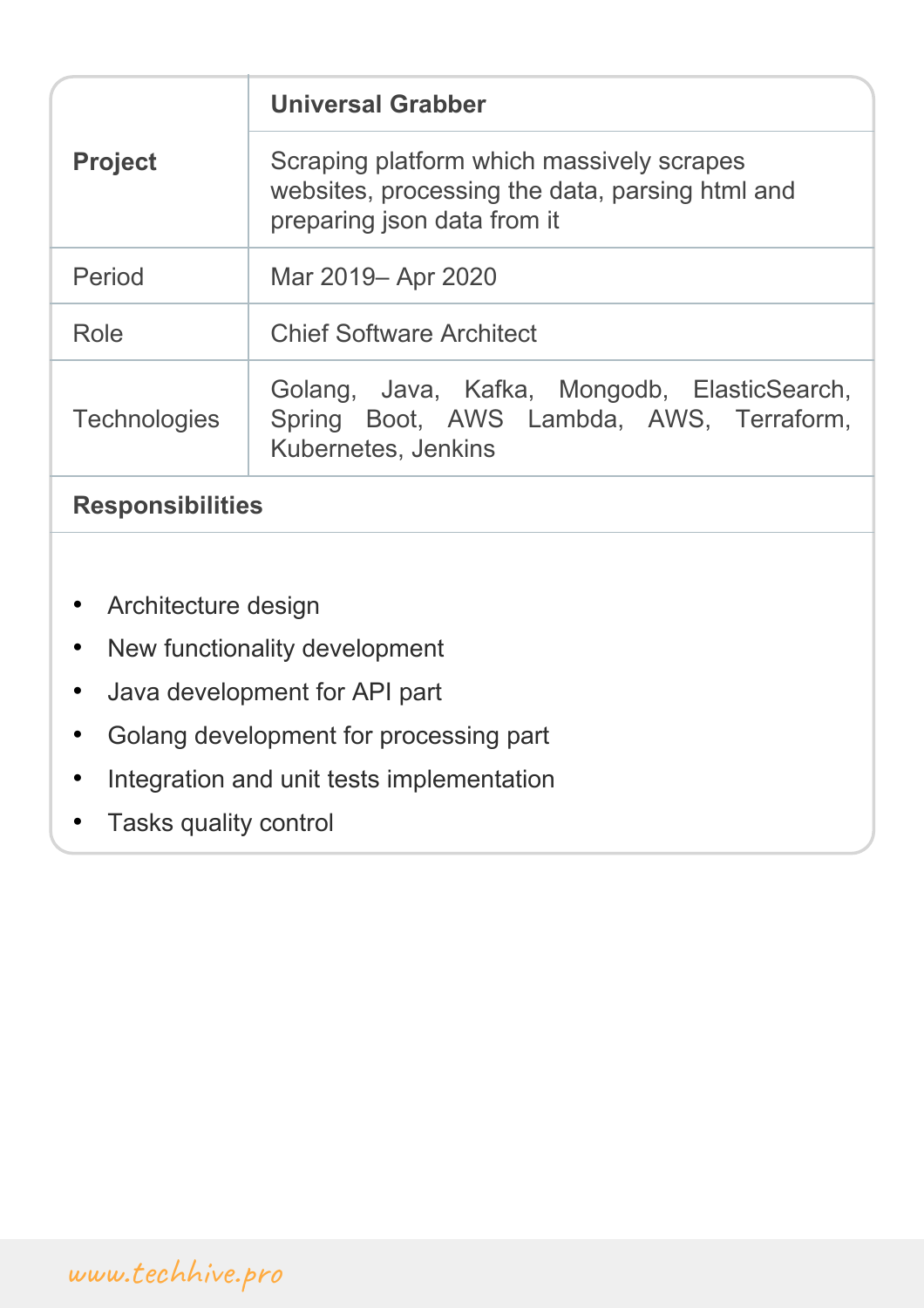| <b>Project</b>          | <b>Aurea software</b>                                                                                                                                        |
|-------------------------|--------------------------------------------------------------------------------------------------------------------------------------------------------------|
|                         | 1. CxProcess - BPMN system, modelling and<br>executing BPMN models<br>2. Kayako – messaging system<br>3. Crossover.com<br>4. Vodafone India<br>5. Accept 360 |
| Period                  | Apr 2017 – Dec 2019                                                                                                                                          |
| Role                    | Software Engineer/ software architect                                                                                                                        |
| <b>Technologies</b>     | Golang, Java, AWS Lambda, Spring, Javascript,<br>ExtJS, AngularJs, NodeJs, Swagger, Mysql, Activiti,<br>Extis, Oracle, BPM, J2EE                             |
| <b>Responsibilities</b> |                                                                                                                                                              |

- New Rest APIs for Legacy design implementation
- Application Architecture Design
- Angular frontend development and its integration with API
- New features implementation
- **Troubleshooting**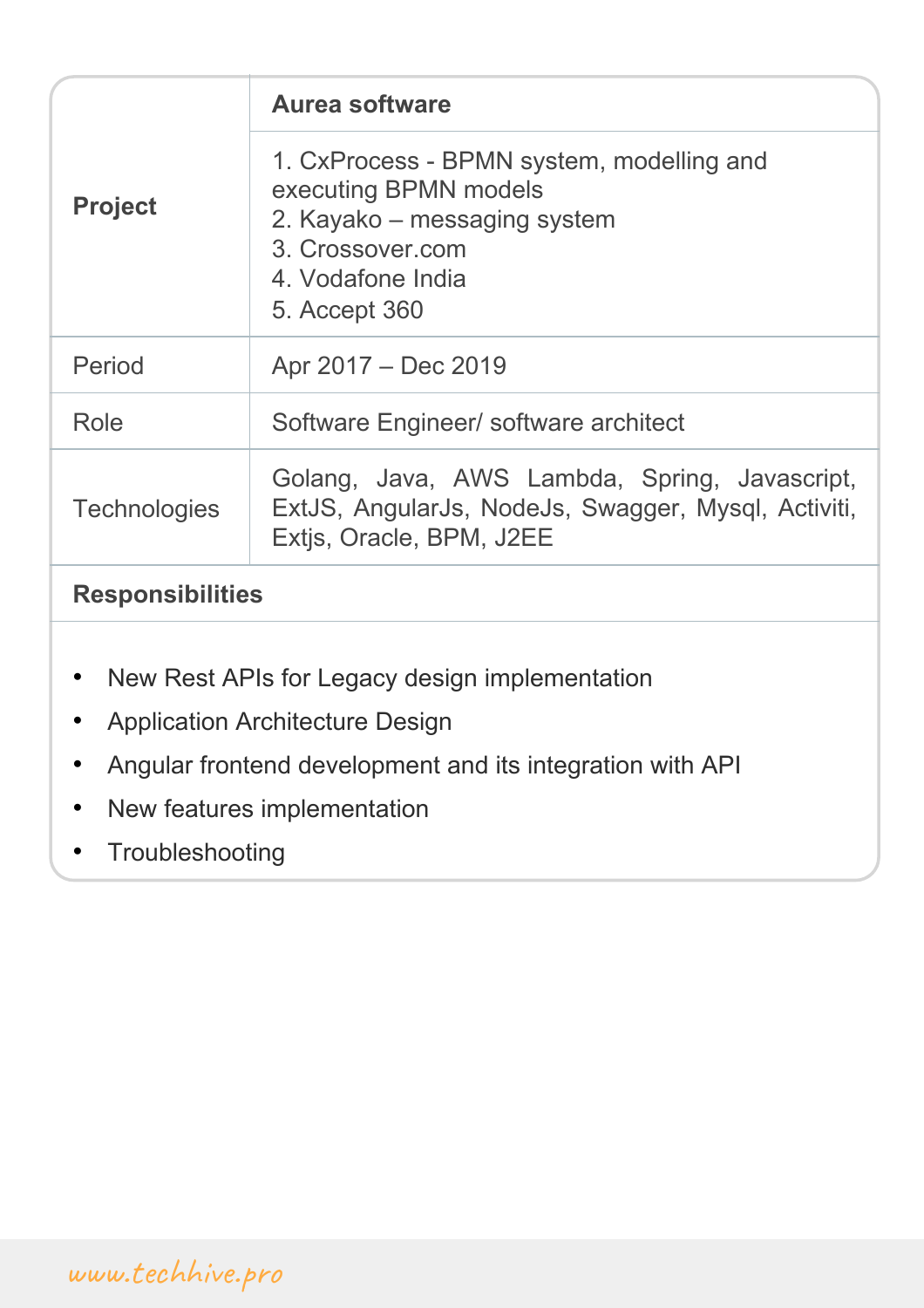|                                                                                                                                   | <b>Apexx</b>                                                                     |  |
|-----------------------------------------------------------------------------------------------------------------------------------|----------------------------------------------------------------------------------|--|
| Project                                                                                                                           | Social network for Professionals and recruiting<br>system<br>Union (online shop) |  |
| Period                                                                                                                            | Dec 2015 - Aug 2016                                                              |  |
| Role                                                                                                                              | Software developer                                                               |  |
| <b>Technologies</b>                                                                                                               | PHP, Yii1 framework,<br>EPP<br>protocol,<br>Java,<br>Postgresql, jQuery, DNS     |  |
| <b>Responsibilities</b>                                                                                                           |                                                                                  |  |
| <b>Application Architecture Design</b><br>New features implementation<br>$\bullet$<br><b>REST API implementation</b><br>$\bullet$ |                                                                                  |  |
| <b>Bugs fixing</b>                                                                                                                |                                                                                  |  |
| Troubleshooting                                                                                                                   |                                                                                  |  |